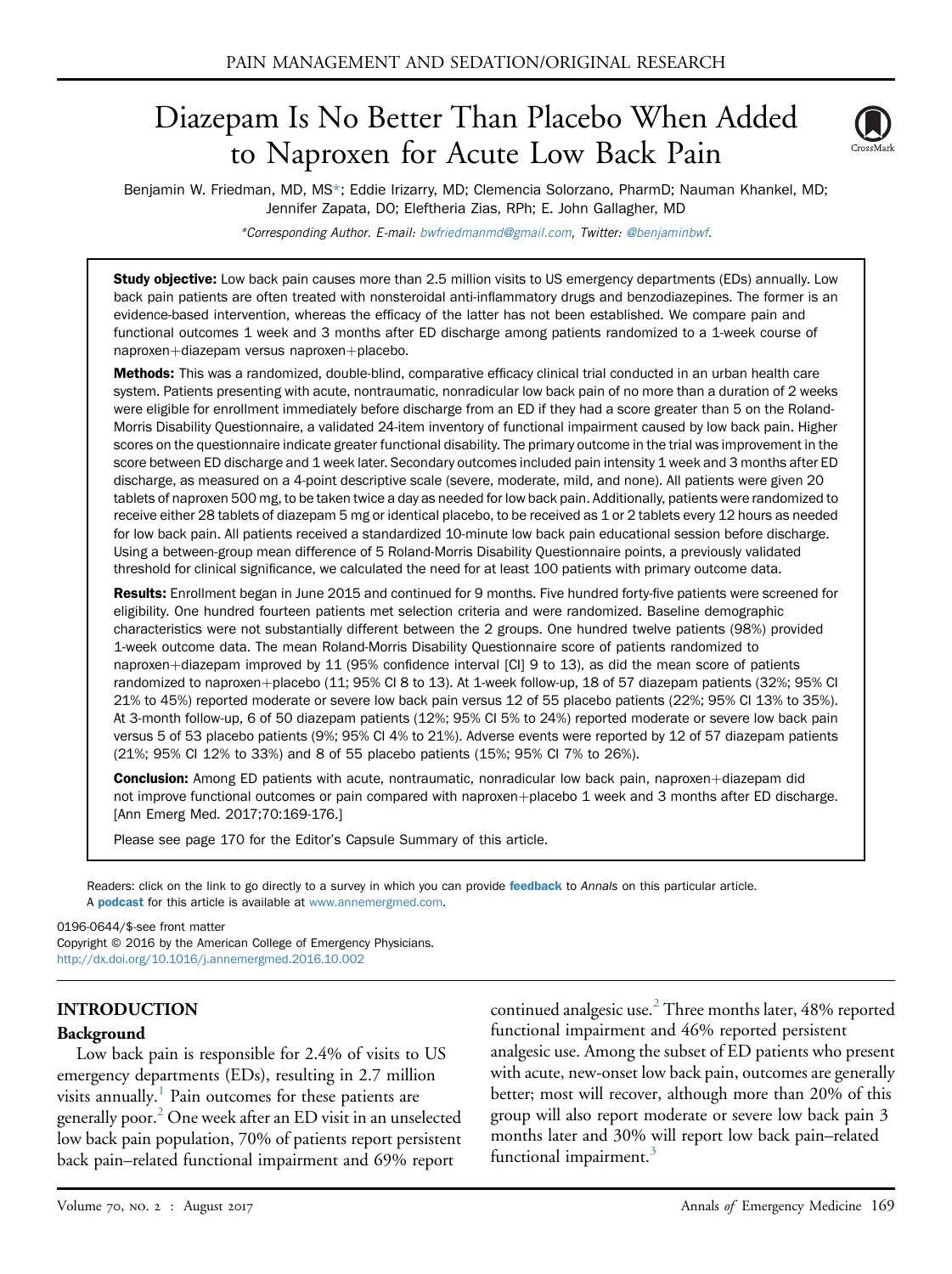## Editor's Capsule Summary

## What is already known on this topic

Benzodiazepines are often added to analgesic regimens for patients with acute lower back pain in the belief that sedation or relaxation will improve recovery.

## What question this study addressed

Does oral diazepam improve outcomes when added to naproxen in emergency department patients with acute nontraumatic and nonradicular low back pain?

# What this study adds to our knowledge

In a single-site, placebo-controlled, randomized trial with 114 subjects, diazepam did not improve 7-day or 3-month relief and did not alter adverse effects or subjective functioning.

How this is relevant to clinical practice Diazepam should not be routinely added to

nonsteroidal analgesics for these patients.

# Importance

Nonsteroidal anti-inflammatory drugs are recommended as first-line therapy for patients with acute low back pain.<sup>[4](#page-7-3)</sup> However, it is not clear whether the addition of other classes of therapeutic agents to nonsteroidal antiinflammatory drugs can further improve low back pain outcomes. Benzodiazepines are often mentioned as useful for these patients and are used in 300,000 US ED visits for low back pain annually, although scant evidence exists to determine the appropriateness of this approach.<sup>[5,6](#page-7-4)</sup> Efficacy of benzodiazepines, if any, may be related to direct or centrally mediated action on skeletal muscle or may work entirely or in part by mitigating patient anxiety about the condition.<sup>7</sup>

# Goals of This Investigation

Because of the poor pain and functional outcomes that persist beyond an ED visit for musculoskeletal low back pain, we conducted a double-blind, randomized, clinical trial to evaluate whether combining a benzodiazepine with a nonsteroidal anti-inflammatory drug is more efficacious than nonsteroidal anti-inflammatory drug monotherapy for the treatment of acute, nontraumatic, nonradicular low back pain. Specifically, we wished to evaluate the following hypothesis: A daily regimen of naproxen+diazepam would provide greater relief of functional impairment caused by low back pain than

naproxen+placebo, as measured by improvement in the Roland Morris Disability Questionnaire score 1 week after an ED visit.

# MATERIALS AND METHODS Study Design and Setting

This was a randomized, double-blind, ED-based, comparative efficacy study conducted in 2 EDs of an urban health care system. We enrolled patients during an ED visit for acute musculoskeletal low back pain and followed them by telephone 7 days and 3 months later. Every patient received standard-of-care therapy, consisting of naproxen and a low back pain education session, in addition to either diazepam or placebo. The Albert Einstein College of Medicine Institutional Review Board reviewed and approved this study. We obtained written consent from all participants. Enrollment commenced in June 2015 and continued for 9 months.

We conducted this study in 2 EDs of Montefiore Medical Center, an urban teaching medical center, with 178,000 adult visits annually. Salaried, trained, fluently bilingual (English and Spanish) research associates staffed the EDs 24 hours per day, 7 days per week during the accrual period.

# Selection of Participants

Our goal was to include a broad representation of patients with musculoskeletal back pain who were likely to respond to the investigational medications. We included adults aged 21 to 69 years who presented to the ED primarily for management of acute low back pain, defined as pain originating between the lower border of the scapulae and the upper gluteal folds. The primary clinical diagnosis at the conclusion of the ED visit was required to be one consistent with nontraumatic, nonradicular, musculoskeletal low back pain. We included only patients who were to be discharged home and those who had functionally impairing back pain, defined as a score of greater than 5 on the Roland-Morris Disability Questionnaire. The questionnaire is a validated 24-item tool commonly used to measure low back pain and related functional impairment, on which 0 represents no impairment and 24 represents maximum impairment (Appendix E1, available online at [http://www.](http://www.annemergmed.com) [annemergmed.com\)](http://www.annemergmed.com).

We excluded patients from participation for radicular pain, defined as pain radiating below the gluteal folds in a dermatomal distribution, pain duration greater than 2 weeks (336 hours), or a baseline low back pain frequency of once per month or more frequently. We required the absence of nonmusculoskeletal cause of low back pain, such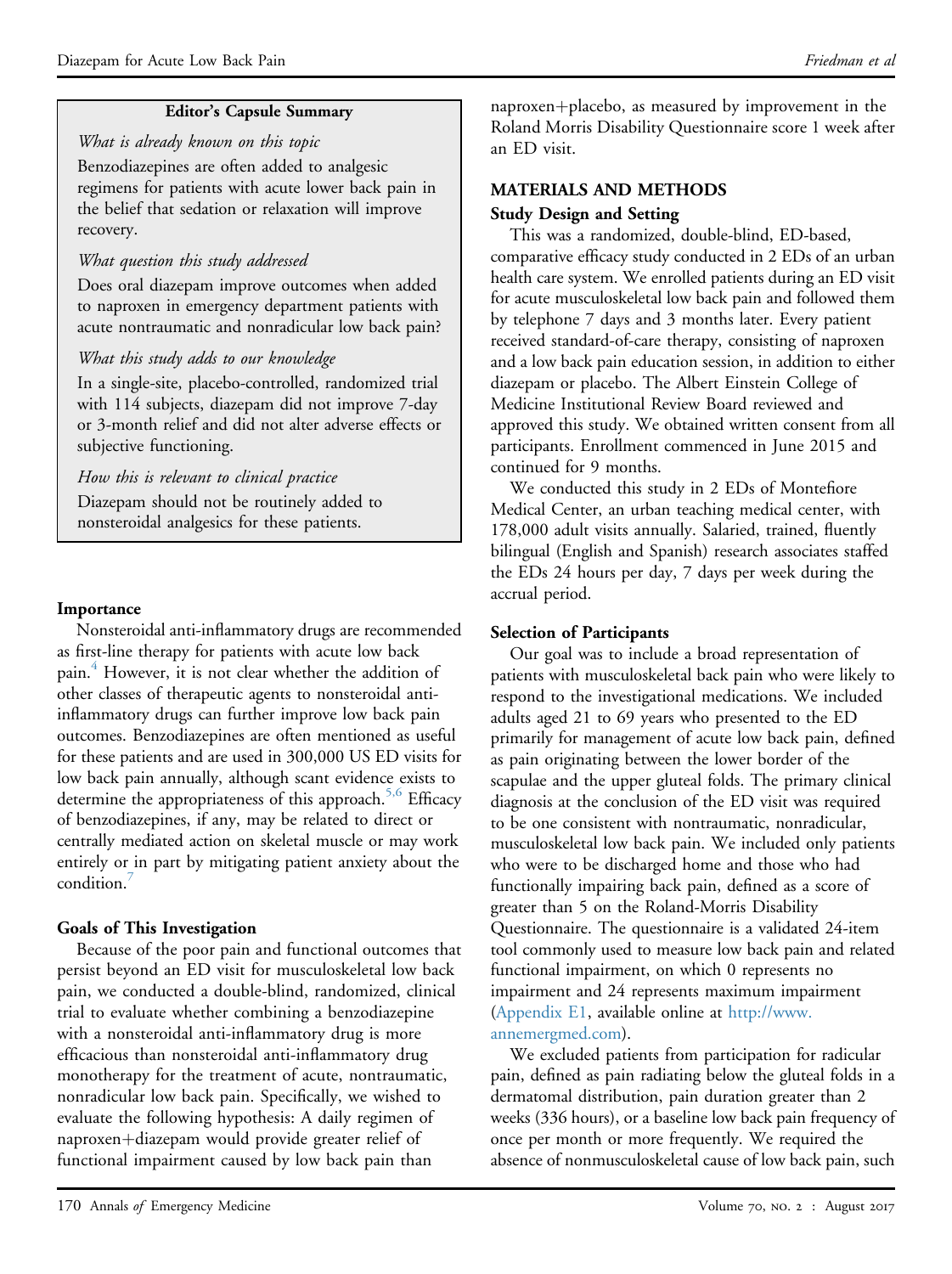as urinary tract infection or influenzalike illness. Patients with direct trauma to the back within the previous month were excluded, as were those who were unavailable for follow-up; those who were pregnant or breast-feeding; those with a chronic pain syndrome, defined as use of any analgesic medication daily or almost daily; and those who were allergic to or intolerant of the investigational medications. We did not exclude patients for use of a nonsteroidal anti-inflammatory drug before ED presentation. Finally, patients could be enrolled only once.

## Interventions

The pharmacist performed randomization in blocks of 4 according to a random-number sequence generated at <http://randomization.com>. Patients were randomized in a 1:1 manner to one of 2 interventions: the benzodiazepine arm (naproxen 500-mg tablets received twice per day plus diazepam 5 mg taken as 1 or 2 tablets every 12 hours) or the control arm (naproxen 500-mg tablets taken twice per day plus placebo received as 1 or 2 tablets every 12 hours).

In an effort to maximize effectiveness while minimizing adverse effects, we instructed patients to take 1 or 2 pills of the investigational medication every 12 hours. If one tablet of the investigational medication afforded sufficient relief, then there was no need for the patient to take the second tablet. However, if the patient had not experienced sufficient relief within 30 minutes of taking 1 investigational medication tablet, they were instructed to take the second tablet. We gave all study patients 20 naproxen tablets, a 10-day supply, and 28 tablets of the investigational medication, enough to last 7 days if the patient took the maximum dose of 2 tablets every 12 hours.

The pharmacists masked diazepam and placebo by placing tablets into identical capsules, which were packed with scant amounts of lactose and sealed. They performed the masking within the pharmacies, secure locations inaccessible to ED personnel. We then presented patients with 2 containers of medication. The container with the naproxen, labeled in a typical manner, was not masked. The second container, holding diazepam or placebo, was labeled as investigational medication.

Before discharge, research personnel delivered verbally to each participant a 10-minute educational intervention, based on the National Institute of Arthritis and Musculoskeletal and Skin Diseases's 5-page "What is back pain?" information sheet from the National Library of Medicine's Fun Facts: An Easy-to-Read Series of Publications for the Public (available at [http://www.](http://www.niams.nih.gov/Health_Info/Back_Pain/back_pain_ff.asp) [niams.nih.gov/Health\\_Info/Back\\_Pain/back\\_pain\\_ff.asp\)](http://www.niams.nih.gov/Health_Info/Back_Pain/back_pain_ff.asp). We informed each participant that carefully chosen

exercises and stretches may help pain and prevent future occurrences and that hot or cold packs, physical therapy, massage therapy, and acupuncture may help some patients.

## Outcome Measures

The primary outcome for this study was improvement on the Roland Morris Disability Questionnaire between ED discharge and the 7-day telephone follow-up. A 5 point improvement on this scale is generally considered a clinically significant one.<sup>[8](#page-7-6)</sup> Secondary outcomes 1 week and 3 months after ED discharge were as follows: 1 week after ED discharge, we determined (1) participants' worst pain during the previous 24 hours, using a 4-item ordinal scale (severe, moderate, mild, or none, dichotomized as severe/moderate versus mild/none for analysis); (2) the frequency of low back pain during the previous 24 hours, using a 5-item scale (not at all, rarely, sometimes, usually, and always, trichotomized as not at all/rarely versus sometimes versus usually/always for analysis); (3) the frequency of any analgesic or low back pain medication use during the previous 24 hours (dichotomized as use versus no use); (4) satisfaction with treatment, as measured by response to the question, "The next time you have back pain, do you want to take the same medications you've been taking this past week?"; (5) the number of days it took after ED discharge for the participant to return to usual activities; and (6) the frequency of visits to any clinician during the follow-up period. We determined how frequently participants used naproxen and the investigational medication by asking them to categorize their use of each as more than once per day, once per day, sometimes, only once, or never. Three months after ED discharge, we determined participants' absolute Roland-Morris Disability Questionnaire score; their worst low back pain during the previous 72 hours, using the same ordinal scale as above; the frequency of low back pain during the previous 72 hours, using the same scale as above; and the frequency of use of any low back pain medication during the previous 72 hours, again dichotomized as use versus no use. Adverse events were ascertained by asking patients to report any symptoms from the medications. We specifically asked participants to describe whether the medications made them tired or dizzy or irritated their stomachs. For these latter 3 symptoms, participants were asked to use the descriptions "a lot," "a little," or "none." These measures have been used previously. $3$  Research associates, who were blinded to study assignment, performed the follow-up telephone calls.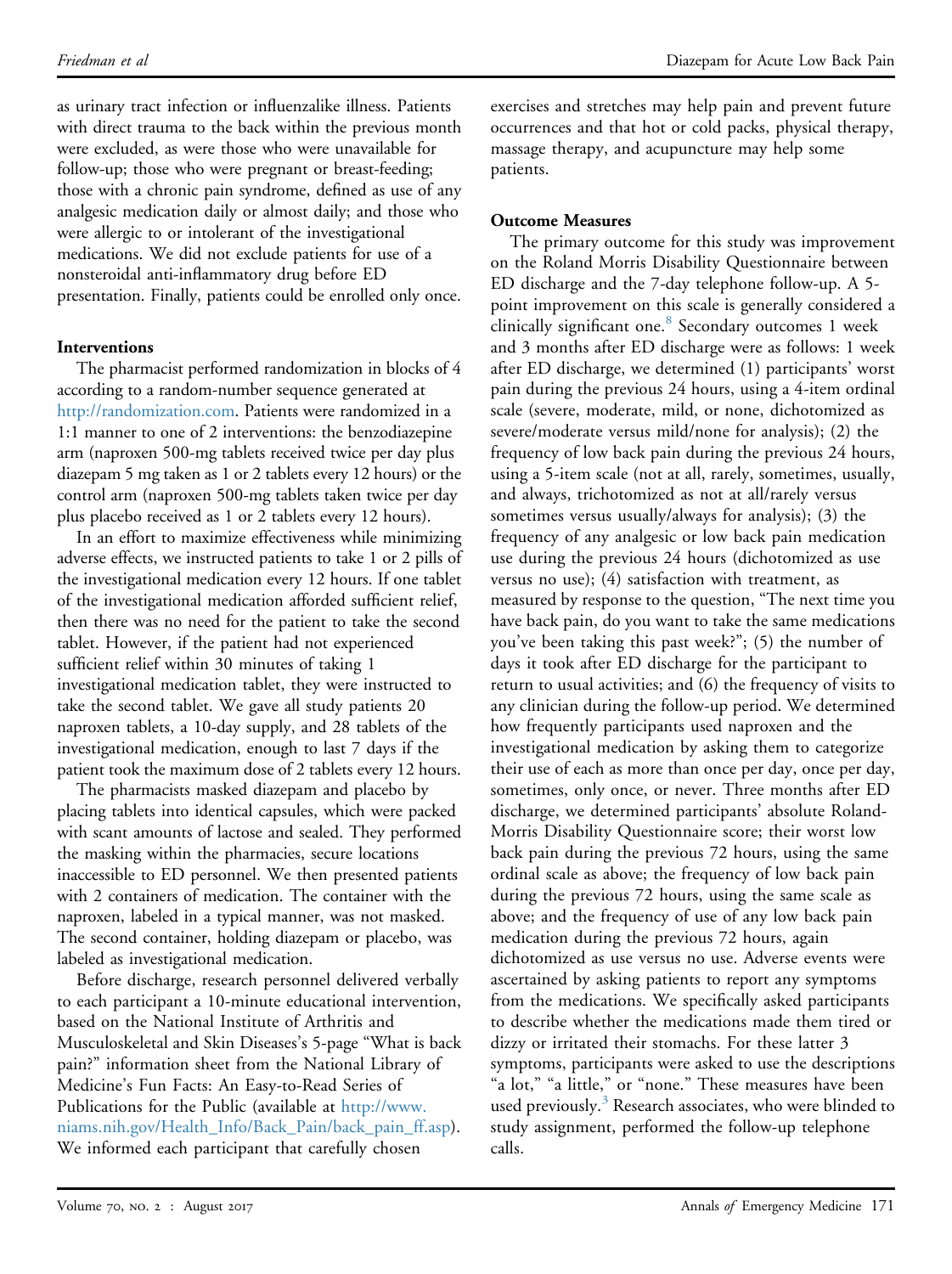## Primary Data Analysis

The primary analysis was intention to treat. All eligible participants with available outcome data were analyzed according to group assignment. The primary outcome was a comparison of the change in Roland-Morris Disability Questionnaire score between baseline and 1 week. These results are reported as means with 95% confidence interval (CI) and difference between the means of the 2 comparison groups with 95% CI. Dichotomous secondary outcomes

are reported as proportions and difference between proportions with 95% CI.

We based our assumptions for the sample size calculation on a recently completed randomized controlled trial of low back pain treatment.<sup>3</sup> The mean improvement in Roland-Morris Disability Questionnaire score among patients who received naproxen alone was 10.2 (SD 8.9). A widely accepted minimum clinically important improvement of 5 points on the Roland-Morris Disability

<span id="page-3-0"></span>

Figure. Consolidated Standards of Reporting Trials (CONSORT) flow diagram. LBP, Low back pain; RMDQ, Roland-Morris Disability Questionnaire (a 24-item instrument measuring LBP-related functional impairment). \*Four patients were excluded for more than one reason.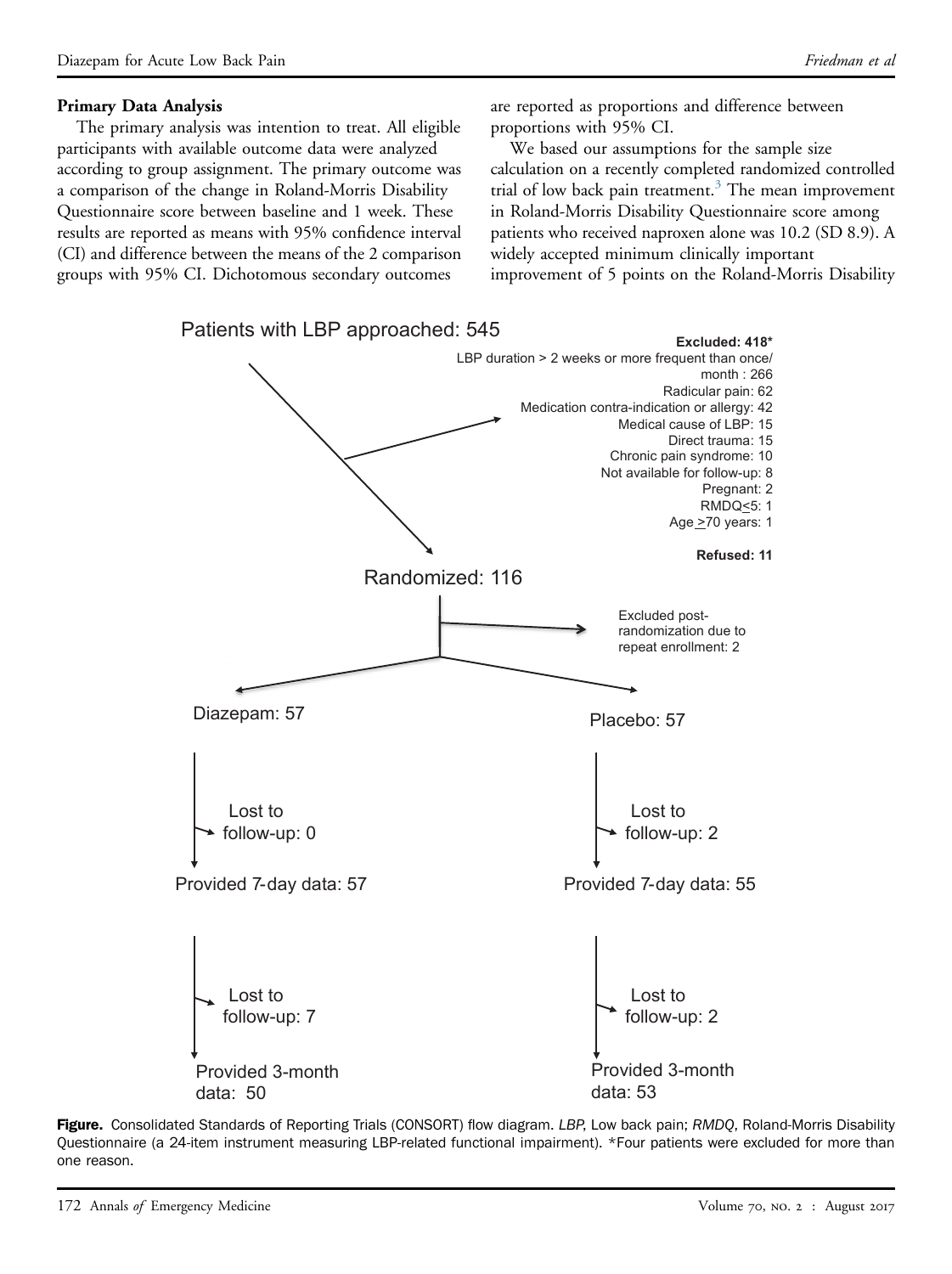Questionnaire<sup>[8](#page-7-6)</sup> therefore would have required patients randomized to diazepam to demonstrate a mean improvement of 15.2 on the Roland Morris scale. We believed that if one group had a decrease in the Roland-Morris Disability Questionnaire score that was 5 points (or more) greater than that of the other group, this would be a clinically significant difference between the groups. Using a standard 2-tailed  $\alpha$  of .05 and a  $\beta$  of .20, we determined the need for 50 subjects in each arm. To account for protocol violations and patients lost to followup, we planned to enroll 115% of our calculated sample size, or 16 additional patients.

## RESULTS

#### Characteristics of Study Subjects

During the study period, we approached 545 patients with low back pain for participation and randomized 114 eligible patients [\(Figure\)](#page-3-0). Baseline characteristics were comparable between the groups [\(Table 1](#page-4-0) and [Appendix E2](#page-8-0) [available online at [http://www.annemergmed.com\]](http://www.annemergmed.com)). The median initial Roland-Morris Disability Questionnaire score of 18 demonstrated substantial baseline functional

#### Table 1. Baseline characteristics.

| Variable                        | Naproxen $+$<br>Diazepam,<br>$n = 57$ | Naproxen $+$<br>Placebo,<br>$n = 57$ |
|---------------------------------|---------------------------------------|--------------------------------------|
| Age, mean (SD), y               | 34 (12)                               | 38 (12)                              |
| Sex                             |                                       |                                      |
| Men                             | 30(53)                                | 33 (58)                              |
| Women                           | 27 (47)                               | 24 (42)                              |
| Work status                     |                                       |                                      |
| Unemployed                      | 11 (19)                               | 3(5)                                 |
| Student                         | 1(2)                                  | 6(11)                                |
| $<$ 30 h/wk                     | 6(11)                                 | 4 (7)                                |
| $>30$ h/wk                      | 39 (68)                               | 44 (77)                              |
| Median RMDQ at ED visit (IQR)   | 18 (16, 21)                           | 18 (15, 20)                          |
| Median duration of LBP before   | 72 (24, 108)                          | 48 (12, 96)                          |
| presentation to ED (IQR), h     |                                       |                                      |
| <b>Previous episodes of LBP</b> |                                       |                                      |
| Never before                    | 28 (50)                               | 22 (39)                              |
| Few times before                | 25 (45)                               | 29 (52)                              |
| At least once/year              | 3(5)                                  | 5(9)                                 |
| Missing                         | $\mathbf{1}$                          | $\mathbf{1}$                         |
| Depression screen positive*     | 3/57(5)                               | 2/57(4)                              |

<span id="page-4-0"></span>0 represents no LBP-related functional impairment and 24 represents maximum functional impairment).

Data are presented as No. (%) unless otherwise stated.

<span id="page-4-2"></span>\*Patients were asked 2 screening questions from the Patient Health Questionnaire: (1) Before your back pain began, how often were you bothered by little pleasure or interest in doing things? (2) Before your back pain began, how often were you bothered by feeling down, depressed, or hopeless? Patients who responded to either question "More than half the days" or "Nearly every day" were considered to screen positive for depression. We discuss the presence or absence of spasm at baseline and discordance in work status in [Appendix E2](#page-8-0) (available online at [http://www.](http://www.annemergmed.com) [annemergmed.com](http://www.annemergmed.com)).

impairment on presentation. Most patients had pain for no more than 2 or 3 days before presenting to the ED.

#### Main Results

One week after the ED visit, patients randomized to diazepam improved by a mean of 11 (95% CI 9 to 13) Roland-Morris Disability Questionnaire points, whereas placebo patients improved by 11 (95% CI 8 to 13) (95% CI for mean difference of 0.3: –2.8 to 3.5). The betweengroup difference achieved neither clinical nor statistical significance. Secondary outcomes were also comparable between the groups ([Table 2](#page-4-1) and [Appendix E3](#page-8-1) [available online at [http://www.annemergmed.com\]](http://www.annemergmed.com)).

A majority of patients took naproxen at least once per day [\(Table 3](#page-5-0)). Use of the investigational medication

Table 2. One-week outcomes among study participants who completed 1-week follow-up.

| <b>Outcome Variable</b>                                                                 | Naproxen+<br>Diazepam,<br>$n = 57$ | $N$ aproxen +<br>Placebo,<br>$n = 55$ | <b>Difference</b><br><b>Between</b><br><b>Diazepam</b><br>and Placebo<br>to % (95% CI) |
|-----------------------------------------------------------------------------------------|------------------------------------|---------------------------------------|----------------------------------------------------------------------------------------|
| <b>Worst LBP during previous</b>                                                        |                                    |                                       |                                                                                        |
| 24 h                                                                                    |                                    |                                       |                                                                                        |
| Mild/none                                                                               | 39 (68)                            | 43 (78)                               | $-10$ ( $-26$ to 7)                                                                    |
| Moderate/severe                                                                         | 18 (32)                            | 12 (22)                               |                                                                                        |
| <b>Frequency of LBP during</b>                                                          |                                    |                                       |                                                                                        |
| previous 24 h                                                                           |                                    |                                       |                                                                                        |
| Never/rarely                                                                            | 28 (49)                            | 30(56)                                | $-6$ ( $-25$ to $12$ )*                                                                |
| Sometimes                                                                               | 16 (28)                            | 11 (20)                               |                                                                                        |
| Frequently/always                                                                       | 13 (23)                            | 13 (24)                               |                                                                                        |
| Missing                                                                                 |                                    | 1                                     |                                                                                        |
| Use of medication for LBP                                                               |                                    |                                       |                                                                                        |
| during the 24 h before                                                                  |                                    |                                       |                                                                                        |
| 1-wk follow-up                                                                          |                                    |                                       |                                                                                        |
| None                                                                                    | 31 (54)                            | 30(55)                                | $0$ ( $-19$ to $18$ )                                                                  |
| Medication taken                                                                        | 26 (46)                            | 25 (46)                               |                                                                                        |
| <b>Desires same medications</b>                                                         |                                    |                                       |                                                                                        |
| during subsequent                                                                       |                                    |                                       |                                                                                        |
| episode of LBP <sup>+</sup>                                                             |                                    |                                       |                                                                                        |
| Yes                                                                                     | 44 (77)                            | 37 (70)                               | 7 (-9 to $24$ ) <sup>‡</sup>                                                           |
| N <sub>0</sub>                                                                          | 9(16)                              | 12 (23)                               |                                                                                        |
| Not sure                                                                                | 4 (7)                              | 4(8)                                  |                                                                                        |
| Missing                                                                                 |                                    | $\overline{2}$                        |                                                                                        |
| Median number of days<br>until able to return to<br>usual activities (IQR) <sup>§</sup> | 4 (2, $>7$ )                       |                                       | $5(2, >7)$ -0.4 (-0.6, 1.4)                                                            |

<span id="page-4-1"></span>Data are presented as No. (%) unless otherwise stated. Data in the fourth column have been rounded to the nearest integer. We detail use of off-protocol medication in [Appendix E3](#page-8-1) (available online at [http://www.annemergmed.com\)](http://www.annemergmed.com).

<span id="page-4-3"></span>\*Never/rarely versus sometimes/frequently/always.

<span id="page-4-4"></span>† Participants were asked, "The next time you have back pain, do you want to take the same medications you've been taking this past week?"

<span id="page-4-5"></span>‡ Yes versus no/not sure.

<span id="page-4-6"></span>§ Patients who had not yet recovered at the 1-week telephone call were categorized as greater than 7 days.

Difference in mean number of days.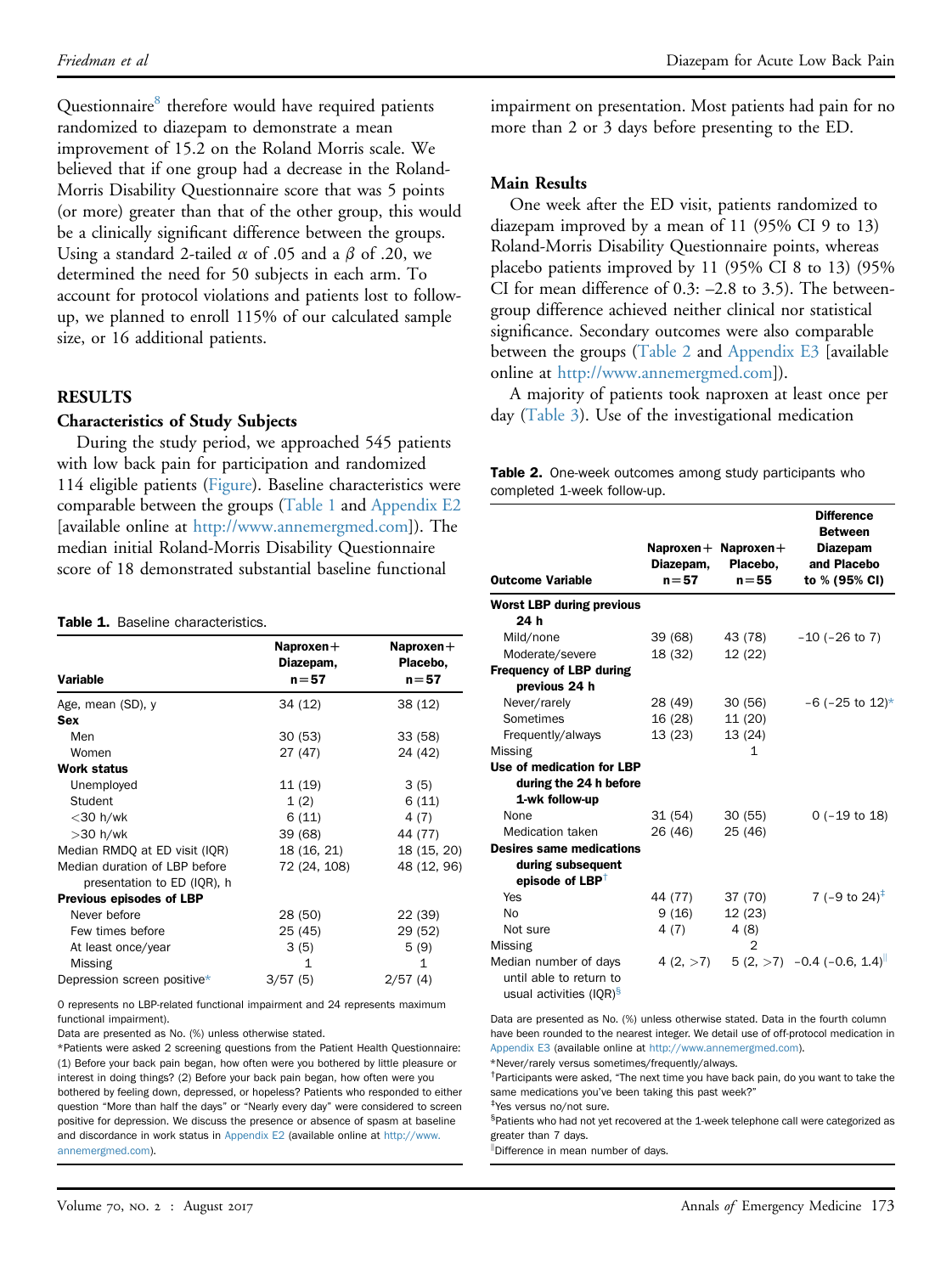<span id="page-5-0"></span>

| <b>Table 3.</b> Use of investigational medication and health care |  |
|-------------------------------------------------------------------|--|
| resources within 1 week of ED discharge.                          |  |

| <b>Outcome</b>                                                | $N$ aproxen $+$<br>Diazepam,<br>No. (%),<br>$N = 57$ | $N$ aproxen $+$<br>Placebo.<br>No. (%),<br>$N = 55$ |
|---------------------------------------------------------------|------------------------------------------------------|-----------------------------------------------------|
| Frequency of naproxen use                                     |                                                      |                                                     |
| More than once/day                                            | 45 (79)                                              | 34 (63)                                             |
| Once/day                                                      | 6(11)                                                | 13 (24)                                             |
| Sometimes                                                     | 1(2)                                                 | 2(4)                                                |
| Only once                                                     | 5(9)                                                 | 3(6)                                                |
| Never                                                         | $\Omega$                                             | 2(4)                                                |
| Missing                                                       | $\Omega$                                             | $\mathbf{1}$                                        |
| Frequency of placebo/diazepam use                             |                                                      |                                                     |
| More than once/day                                            | 21 (38)                                              | 21 (38)                                             |
| Once/day                                                      | 18 (32)                                              | 16 (29)                                             |
| Sometimes                                                     | 9(16)                                                | 5(9)                                                |
| Only once                                                     | 6(11)                                                | 5(9)                                                |
| Never                                                         | 2(4)                                                 | 8(15)                                               |
| Missing                                                       | $\mathbf{1}$                                         | $\Omega$                                            |
| Health care resources used                                    |                                                      |                                                     |
| No visit to any clinician                                     | 49 (88)                                              | 40 (77)                                             |
| Subsequent ED visit                                           | 3(5)                                                 | 2(4)                                                |
| Primary care                                                  | 1(2)                                                 | 6(12)                                               |
| $MD$ specialist*                                              | 1(2)                                                 | 1(2)                                                |
| Complementary therapy <sup>T</sup>                            | 2(4)                                                 | 3(6)                                                |
| Missing                                                       | $\mathbf{1}$                                         | 3                                                   |
| *Orthopedics.<br><sup>†</sup> Physical therapy, chiropractor. |                                                      |                                                     |

<span id="page-5-3"></span><span id="page-5-2"></span>(diazepam or placebo) among the study cohort was less common. Most of our patients did not visit another health care provider within 1 week of ED discharge [\(Table 3](#page-5-0)).

Adverse events were relatively infrequent and comparable between the groups ([Table 4](#page-5-1)). Other than the symptoms reported in [Table 4](#page-5-1), no more than 1 participant reported any other adverse event. There were no serious or unexpected adverse events.

By 3 months after the ED visit, most patients had recovered completely [\(Table 5](#page-6-0)). Similar to the findings at 1-week follow-up, differences in 3-month pain or

#### <span id="page-5-1"></span>Table 4. Adverse medication effects.

| <b>Adverse Event</b>           | $N$ aproxen $+$<br>Diazepam,<br>$n/N$ (%) | $N$ aproxen +<br>Placebo,<br>$n/N$ (%) | <b>Difference</b><br><b>Between</b><br>Diazepam and<br>Placebo, %<br>(95% CI) |
|--------------------------------|-------------------------------------------|----------------------------------------|-------------------------------------------------------------------------------|
| Any adverse event              | 12/57 (21)                                | 8/52(15)                               | $6(-9 to 20)$                                                                 |
| Tired (a lot) $*$              | 4/56(7)                                   | 1/52(2)                                | $5(-2 \text{ to } 13)$                                                        |
| Dizzy (a $\text{lot}$ )*       | 1/56(2)                                   | 0/51                                   | $2(-2 \text{ to } 5)$                                                         |
| Stomach irritation<br>(a lot)* | 1/57(2)                                   | 1/52(2)                                | $0$ ( $-5$ to 5)                                                              |

<span id="page-5-4"></span>\*At the 7-day follow-up, we asked study participants specifically whether they experienced dizziness, feeling tired, and stomach irritation. They were asked to choose among the following options: "no," "a little," and "a lot."

functional outcomes between groups were neither clinically nor statistically significant.

#### LIMITATIONS

The first limitation is that in the interest of maintaining homogeneity for this study, we screened but did not include many patients because they did not meet our strict entry criteria. Thus, the study participants represent only a subset of patients who present to the ED with acute nontraumatic, nonradicular low back pain. These results therefore cannot be generalized to patients with other types of back pain, nor do they extend to those with chronic low back pain.

A second limitation is that we conducted this study in 1 urban health care system serving a socioeconomically depressed population. Because back pain outcomes may be associated with socioeconomic variables, our results can be generalized most appropriately to EDs that serve similar disadvantaged patient populations.

A third limitation is that we tested the combination of diazepam with naproxen, not diazepam alone. Thus, we do not know how diazepam would have fared by itself.

A fourth limitation is that we did not insist that patients receive these medications on a standing schedule but instead allowed them to receive the medications as needed. Therefore, it is possible that the true efficacy of diazepam was missed because of insufficient dosing. However, our study more closely mirrors the clinical reality of emergency practice.

Finally, we did not use presence or absence of muscle spasm on clinical examination as an entry criterion because the clinical significance of this finding is uncertain.<sup>[9](#page-7-7)</sup> Furthermore, it cannot be assessed pragmatically in a reliable and accurate manner. It is plausible that patients with true muscular spasm would have fared better with the active medication.

#### DISCUSSION

Diazepam is currently used in approximately 300,000 visits for low back pain to US  $EDs$  annually.<sup>[1](#page-7-0)</sup> Given its frequent usage, there is a surprising paucity of evidence in regard to its efficacy. We identified 4 studies in which diazepam was compared with placebo for low back pain and 1 in which it was compared with aspirin. Brotz et  $al<sup>10</sup>$  $al<sup>10</sup>$  $al<sup>10</sup>$ prescribed physiotherapy and diclofenac to 60 patients hospitalized with lumbar disc prolapse and then randomized the patients into placebo and diazepam study arms. When compared with the diazepam group, the placebo group was found to have a shorter hospital stay and a higher probability of greater than 50% reduction in pain by day 7. However, there were no differences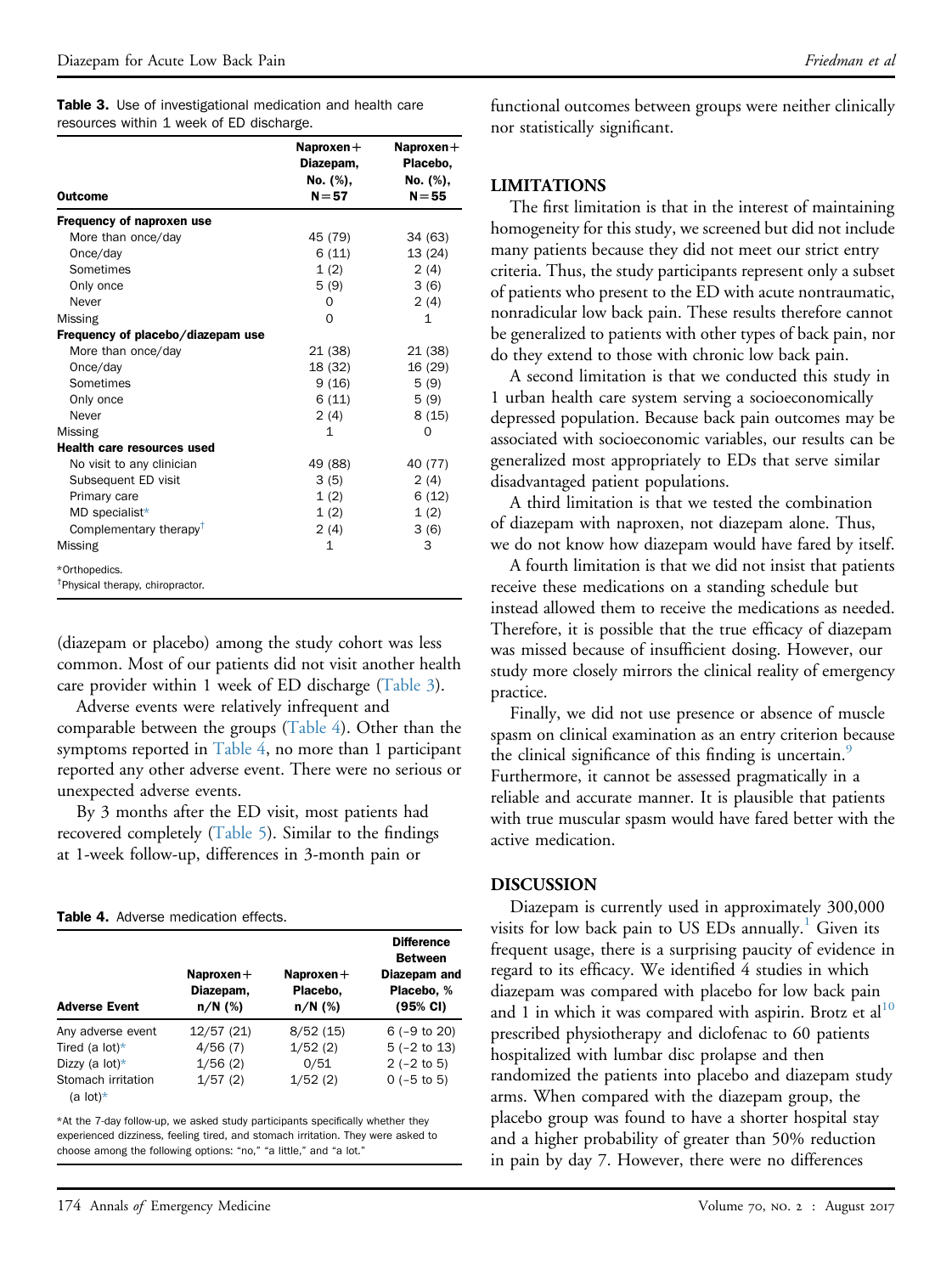#### Table 5. Three-month outcomes.

| <b>Outcome Variable</b>        | Naproxen+<br><b>Diazepam</b> | $N$ aproxen +<br><b>Placebo</b><br>$(\%)$ , n = 50 $(\%)$ , n = 53 | <b>Difference</b><br><b>Between</b><br><b>Diazepam</b><br>and Placebo,<br>% (95% CI) |
|--------------------------------|------------------------------|--------------------------------------------------------------------|--------------------------------------------------------------------------------------|
| Median RMDO (IOR)              | 0(0, 1)                      |                                                                    | 0 (0, 6) $-2.0$ ( $-4.2$ to 0.3)*                                                    |
| Worst LBP during               |                              |                                                                    |                                                                                      |
| previous 72 h                  |                              |                                                                    |                                                                                      |
| Mild/none                      | 44 (88)                      | 48 (91)                                                            | $-3$ ( $-15$ to 9)                                                                   |
| Moderate/severe                | 6 (12)                       | 5(9)                                                               |                                                                                      |
| <b>Frequency of LBP during</b> |                              |                                                                    |                                                                                      |
| previous 72 h                  |                              |                                                                    |                                                                                      |
| Never/rarely                   | 42 (84)                      | 42 (79)                                                            | 5 ( $-10$ to $20$ ) <sup>†</sup>                                                     |
| Sometimes                      | 7(14)                        | 5(9)                                                               |                                                                                      |
| Frequently/always              | 1(2)                         | 6(11)                                                              |                                                                                      |
| Use of medication for          |                              |                                                                    |                                                                                      |
| LBP within 72 h                |                              |                                                                    |                                                                                      |
| None                           | 42 (84)                      | 47 (89)                                                            | $-5$ ( $-18$ to 9)                                                                   |
| Medication taken               | 8 (16)                       | 6(11)                                                              |                                                                                      |

<span id="page-6-0"></span>The RMDQ is a 24-item instrument measuring LBP-related functional impairment. On this instrument, zero represents no LBP-related functional impairment and 24 represents maximum functional impairment.

<span id="page-6-1"></span>\*Difference between mean 3-month RMDQ scores.

<span id="page-6-2"></span>† Never/rarely versus sometime/frequently/always.

in functional outcome. Hingorani<sup>[5](#page-7-4)</sup> randomized 50 hospitalized patients with various causes of acute low back pain to diazepam or placebo and found no difference in subjective or objective outcomes. Brown and Womble<sup>11</sup> randomized 49 patients with chronic back or neck pain to diazepam, cyclobenzaprine, or placebo groups and used a global outcome measure that encompassed change in level of pain, spasm, mobility, tenderness to palpation, and restriction in activities. The cyclobenzaprine patients had better outcomes than the diazepam patients, who had better outcomes than patients randomized to placebo. Basmajian $^{12}$  $^{12}$  $^{12}$  randomized 105 patients with neck or back pain to diazepam, cyclobenzaprine, and placebo and found no statistically significant differences among the groups.

Our data contribute to an increasing body of literature suggesting that, in general, most medications do not improve acute low back pain. We demonstrated previously that adding cyclobenzaprine or oxycodone/acetaminophen to naproxen is unlikely to benefit patients with new-onset nonradicular low back pain.<sup>3</sup> Similarly, patients with nonradicular low back pain appear to receive no benefit from either corticosteroids<sup>[13](#page-7-11)</sup> or acetaminophen.<sup>[14](#page-7-12)</sup> Complementary therapies, including acupuncture,  $15$ yoga, $^{16}$  $^{16}$  $^{16}$  and massage $^{17}$  may be offered but have been inadequately studied to assess efficacy in an acute low back pain population. Spinal manipulation is unlikely to benefit ED patients with acute low back pain who are well managed medically.[18](#page-7-16) Physical therapy may be useful for some patients.<sup>[19](#page-7-17)</sup> Emergency physicians should counsel

their patients that passage of time will bring improvement and eventual relief to most of them.

Overall, 1-week and 3-month outcomes in this study were generally better than in other ED-based work.<sup>[2,3,13,20](#page-7-1)</sup> This is partly explained by our selection criteria, which excluded patients with chronic or frequent episodic low back pain, who have been shown to have worse outcomes. $21$ However, in all ED-based studies, 25% to 40% of patients with acute, new-onset low back pain report moderate or severe low back pain 1 week after ED discharge, and 10% to 25% of these patients report moderate or severe pain 3 months later. Ideally, patients at higher risk of poor outcome should be targeted for close follow-up, with the goal of preventing the transition from acute to chronic pain. Unfortunately, it is difficult to predict which patients with acute low back pain are at risk of poor outcomes.

Enrollment in this study did not commence until an individual was ready for discharge from the ED. Therefore, we do not know whether diazepam has a role in the acute management of acute low back pain, ie, whether it can increase the likelihood of discharge among patients who arrive in the ED with marked functional impairment because of low back pain of sufficient severity that hospitalization may be necessary. Also, we excluded from participation patients with chronic or frequent episodic low back pain. A systematic review suggests that these patients are at increased risk of poor outcomes if they are prescribed benzodiazepines.<sup>[4](#page-7-3)</sup>

In conclusion, diazepam does not appear to confer any benefit beyond that of placebo when added to naproxen for the treatment of nonradicular, nontraumatic, acute low back pain.

#### Supervising editor: Donald M. Yealy, MD

Author affiliations: From the Department of Emergency Medicine, Albert Einstein College of Medicine, Montefiore Medical Center, Bronx, NY (Friedman, Irizarry, Khankel, Zapata, Gallagher); and the Department of Pharmacy, Montefiore Medical Center, Bronx, NY (Solorzano, Zias).

Author contributions: BWF, CS, and EJG conceived the study and designed the trial. BWF, EI, CS, and EZ supervised the conduct of the trial and data collection. BWF, EI, and JZ managed the data, including quality control. BWF analyzed the data. BWF and NK drafted the article, and all authors contributed substantially to its revision. BWF takes responsibility for the paper as a whole.

All authors attest to meeting the four [ICMJE.org](http://ICMJE.org) authorship criteria: (1) Substantial contributions to the conception or design of the work; or the acquisition, analysis, or interpretation of data for the work; AND (2) Drafting the work or revising it critically for important intellectual content; AND (3) Final approval of the version to be published; AND (4) Agreement to be accountable for all aspects of the work in ensuring that questions related to the accuracy or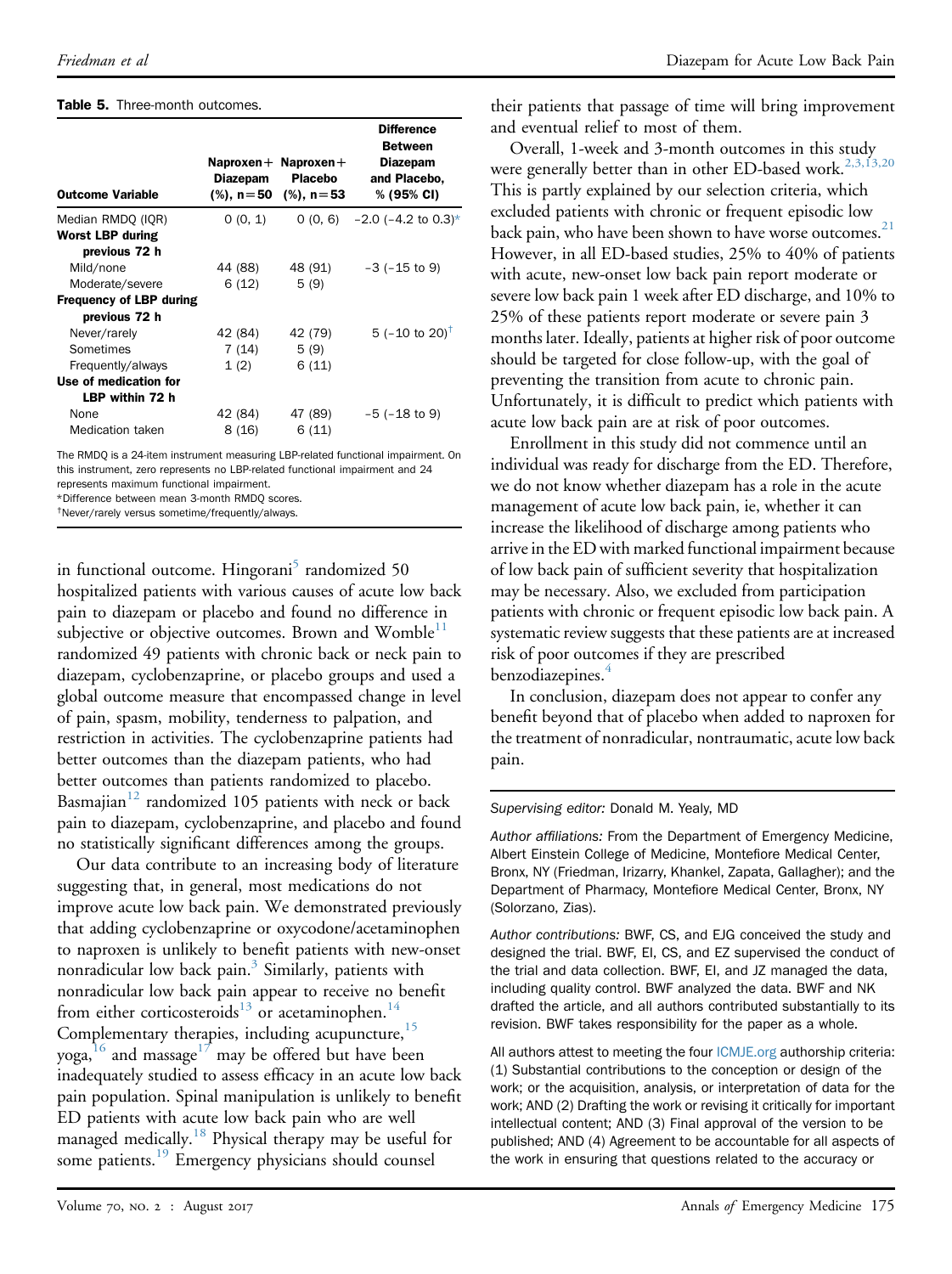integrity of any part of the work are appropriately investigated and resolved.

Funding and support: By Annals policy, all authors are required to disclose any and all commercial, financial, and other relationships in any way related to the subject of this article as per ICMJE conflict of interest guidelines (see [www.icmje.org\)](http://www.icmje.org/). The authors have stated that no such relationships exist. This publication was supported in part by the Harold and Muriel Block Institute for Clinical and Translational Research at Einstein and Montefiore (grant UL1TR001073).

Publication dates: Received for publication August 21, 2016. Revisions received September 27, 2016, and September 29, 2016. Accepted for publication October 3, 2016. Available online February 7, 2017.

Trial registration number: NCT02646124

#### <span id="page-7-0"></span>**REFERENCES**

- 1. [Friedman BW, Chilstrom M, Bijur PE, et al. Diagnostic testing and](http://refhub.elsevier.com/S0196-0644(16)31214-8/sref1) [treatment of low back pain in United States emergency departments:](http://refhub.elsevier.com/S0196-0644(16)31214-8/sref1) a national perspective. Spine[. 2010;35:E1406-E1411](http://refhub.elsevier.com/S0196-0644(16)31214-8/sref1).
- <span id="page-7-1"></span>2. Friedman BW, O'[Mahony S, Mulvey L, et al. One-week and 3-month](http://refhub.elsevier.com/S0196-0644(16)31214-8/sref2) [outcomes after an emergency department visit for undifferentiated](http://refhub.elsevier.com/S0196-0644(16)31214-8/sref2) [musculoskeletal low back pain.](http://refhub.elsevier.com/S0196-0644(16)31214-8/sref2) Ann Emerg Med. 2012;59: [128-133.e3.](http://refhub.elsevier.com/S0196-0644(16)31214-8/sref2)
- <span id="page-7-2"></span>3. [Friedman BW, Dym AA, Davitt M, et al. Naproxen with](http://refhub.elsevier.com/S0196-0644(16)31214-8/sref3) [cyclobenzaprine, oxycodone/acetaminophen, or placebo for](http://refhub.elsevier.com/S0196-0644(16)31214-8/sref3) [treating acute low back pain: a randomized clinical trial.](http://refhub.elsevier.com/S0196-0644(16)31214-8/sref3) JAMA. [2015;314:1572-1580.](http://refhub.elsevier.com/S0196-0644(16)31214-8/sref3)
- <span id="page-7-3"></span>4. [Chou R, Qaseem A, Snow V, et al. Diagnosis and treatment of low back](http://refhub.elsevier.com/S0196-0644(16)31214-8/sref4) [pain: a joint clinical practice guideline from the American College of](http://refhub.elsevier.com/S0196-0644(16)31214-8/sref4) [Physicians and the American Pain Society.](http://refhub.elsevier.com/S0196-0644(16)31214-8/sref4) Ann Intern Med. [2007;147:478-491](http://refhub.elsevier.com/S0196-0644(16)31214-8/sref4).
- <span id="page-7-4"></span>5. [Hingorani K. Diazepam in backache. A double-blind controlled trial.](http://refhub.elsevier.com/S0196-0644(16)31214-8/sref5) Ann Phys Med[. 1966;8:303-306](http://refhub.elsevier.com/S0196-0644(16)31214-8/sref5).
- 6. [van Tulder MW, Touray T, Furlan AD, et al; Cochrane Back Review](http://refhub.elsevier.com/S0196-0644(16)31214-8/sref6) [Group. Muscle relaxants for nonspeci](http://refhub.elsevier.com/S0196-0644(16)31214-8/sref6)fic low back pain: a systematic [review within the framework of the cochrane collaboration.](http://refhub.elsevier.com/S0196-0644(16)31214-8/sref6) Spine (Phila Pa 1976)[. 2003;28:1978-1992](http://refhub.elsevier.com/S0196-0644(16)31214-8/sref6).
- <span id="page-7-5"></span>7. Chou R, Peterson K. Oregon Health & Science University; Drug Effectiveness Review Project (DERP). Available at: [http://www.ohsu.](http://www.ohsu.edu/xd/research/centers-institutes/evidence-based-policy-center/evidence/derp/index.cfm)

[edu/xd/research/centers-institutes/evidence-based-policy-center/](http://www.ohsu.edu/xd/research/centers-institutes/evidence-based-policy-center/evidence/derp/index.cfm) [evidence/derp/index.cfm.](http://www.ohsu.edu/xd/research/centers-institutes/evidence-based-policy-center/evidence/derp/index.cfm) Accessed November 14, 2016.

- <span id="page-7-6"></span>8. [Roland M, Fairbank J. The Roland-Morris Disability Questionnaire](http://refhub.elsevier.com/S0196-0644(16)31214-8/sref8) [and the Oswestry Disability Questionnaire.](http://refhub.elsevier.com/S0196-0644(16)31214-8/sref8) Spine. [2000;25:3115-3124.](http://refhub.elsevier.com/S0196-0644(16)31214-8/sref8)
- <span id="page-7-7"></span>9. [Simons DG, Mense S. Understanding and measurement of muscle](http://refhub.elsevier.com/S0196-0644(16)31214-8/sref9) [tone as related to clinical muscle pain.](http://refhub.elsevier.com/S0196-0644(16)31214-8/sref9) Pain. 1998;75:1-17.
- <span id="page-7-8"></span>10. [Brotz D, Maschke E, Burkard S, et al. Is there a role for](http://refhub.elsevier.com/S0196-0644(16)31214-8/sref10) [benzodiazepines in the management of lumbar disc prolapse with](http://refhub.elsevier.com/S0196-0644(16)31214-8/sref10) acute sciatica? Pain[. 2010;149:470-475.](http://refhub.elsevier.com/S0196-0644(16)31214-8/sref10)
- <span id="page-7-9"></span>11. [Brown BR Jr, Womble J. Cyclobenzaprine in intractable pain syndromes](http://refhub.elsevier.com/S0196-0644(16)31214-8/sref11) with muscle spasm. JAMA[. 1978;240:1151-1152](http://refhub.elsevier.com/S0196-0644(16)31214-8/sref11).
- <span id="page-7-10"></span>12. [Basmajian JV. Cyclobenzaprine hydrochloride effect on skeletal muscle](http://refhub.elsevier.com/S0196-0644(16)31214-8/sref12) [spasm in the lumbar region and neck: two double-blind controlled](http://refhub.elsevier.com/S0196-0644(16)31214-8/sref12) [clinical and laboratory studies.](http://refhub.elsevier.com/S0196-0644(16)31214-8/sref12) Arch Phys Med Rehabil. [1978;59:58-63](http://refhub.elsevier.com/S0196-0644(16)31214-8/sref12).
- <span id="page-7-11"></span>13. [Friedman BW, Holden L, Esses D, et al. Parenteral corticosteroids for](http://refhub.elsevier.com/S0196-0644(16)31214-8/sref13) [emergency department patients with non-radicular low back pain.](http://refhub.elsevier.com/S0196-0644(16)31214-8/sref13) J Emerg Med[. 2006;31:365-370](http://refhub.elsevier.com/S0196-0644(16)31214-8/sref13).
- <span id="page-7-12"></span>14. [Williams CM, Maher CG, Latimer J, et al. Ef](http://refhub.elsevier.com/S0196-0644(16)31214-8/sref14)ficacy of paracetamol for [acute low-back pain: a double-blind, randomised controlled trial.](http://refhub.elsevier.com/S0196-0644(16)31214-8/sref14) Lancet[. 2014;384:1586-1596](http://refhub.elsevier.com/S0196-0644(16)31214-8/sref14).
- <span id="page-7-13"></span>15. [Furlan AD, van Tulder M, Cherkin D, et al. Acupuncture and dry-needling](http://refhub.elsevier.com/S0196-0644(16)31214-8/sref15) [for low back pain: an updated systematic review within the framework of](http://refhub.elsevier.com/S0196-0644(16)31214-8/sref15) [the cochrane collaboration.](http://refhub.elsevier.com/S0196-0644(16)31214-8/sref15) Spine. 2005;30:944-963.
- <span id="page-7-14"></span>16. [Cramer H, Lauche R, Haller H, et al. A systematic review and](http://refhub.elsevier.com/S0196-0644(16)31214-8/sref16) [meta-analysis of yoga for low back pain.](http://refhub.elsevier.com/S0196-0644(16)31214-8/sref16) Clin J Pain. [2013;29:450-460](http://refhub.elsevier.com/S0196-0644(16)31214-8/sref16).
- <span id="page-7-15"></span>17. [Furlan AD, Imamura M, Dryden T, et al. Massage for low back pain:](http://refhub.elsevier.com/S0196-0644(16)31214-8/sref17) [an updated systematic review within the framework of the](http://refhub.elsevier.com/S0196-0644(16)31214-8/sref17) [Cochrane Back Review Group.](http://refhub.elsevier.com/S0196-0644(16)31214-8/sref17) Spine (Phila Pa 1976). [2009;34:1669-1684](http://refhub.elsevier.com/S0196-0644(16)31214-8/sref17).
- <span id="page-7-16"></span>18. [Juni P, Battaglia M, Nuesch E, et al. A randomised controlled trial of](http://refhub.elsevier.com/S0196-0644(16)31214-8/sref18) [spinal manipulative therapy in acute low back pain.](http://refhub.elsevier.com/S0196-0644(16)31214-8/sref18) Ann Rheum Dis. [2009;68:1420-1427.](http://refhub.elsevier.com/S0196-0644(16)31214-8/sref18)
- <span id="page-7-17"></span>19. [Hill JC, Whitehurst DG, Lewis M, et al. Comparison of strati](http://refhub.elsevier.com/S0196-0644(16)31214-8/sref19)fied [primary care management for low back pain with current best](http://refhub.elsevier.com/S0196-0644(16)31214-8/sref19) [practice \(STarT Back\): a randomised controlled trial.](http://refhub.elsevier.com/S0196-0644(16)31214-8/sref19) Lancet. [2011;378:1560-1571](http://refhub.elsevier.com/S0196-0644(16)31214-8/sref19).
- 20. [Friedman BW, Esses D, Solorzano C, et al. A randomized placebo](http://refhub.elsevier.com/S0196-0644(16)31214-8/sref20)[controlled trial of single-dose IM corticosteroid for radicular low back](http://refhub.elsevier.com/S0196-0644(16)31214-8/sref20) pain. Spine[. 2008;33:E624-E629.](http://refhub.elsevier.com/S0196-0644(16)31214-8/sref20)
- <span id="page-7-18"></span>21. [Friedman BW, Mulvey L, Davitt M, et al. Predicting 7-day and 3-month](http://refhub.elsevier.com/S0196-0644(16)31214-8/sref21) [functional outcomes after an ED visit for acute nontraumatic low back](http://refhub.elsevier.com/S0196-0644(16)31214-8/sref21) pain. Am J Emerg Med[. 2012;30:1852-1859](http://refhub.elsevier.com/S0196-0644(16)31214-8/sref21).

What Review Topics do you want to read in Annals? We are seeking your favorite topics for clinical review articles (and suggestions for expert authors). Please email Annals' managing editor, Tracy Napper [\(tnapper@acep.org](mailto:tnapper@acep.org)), with your ideas for suggested topics and authors.